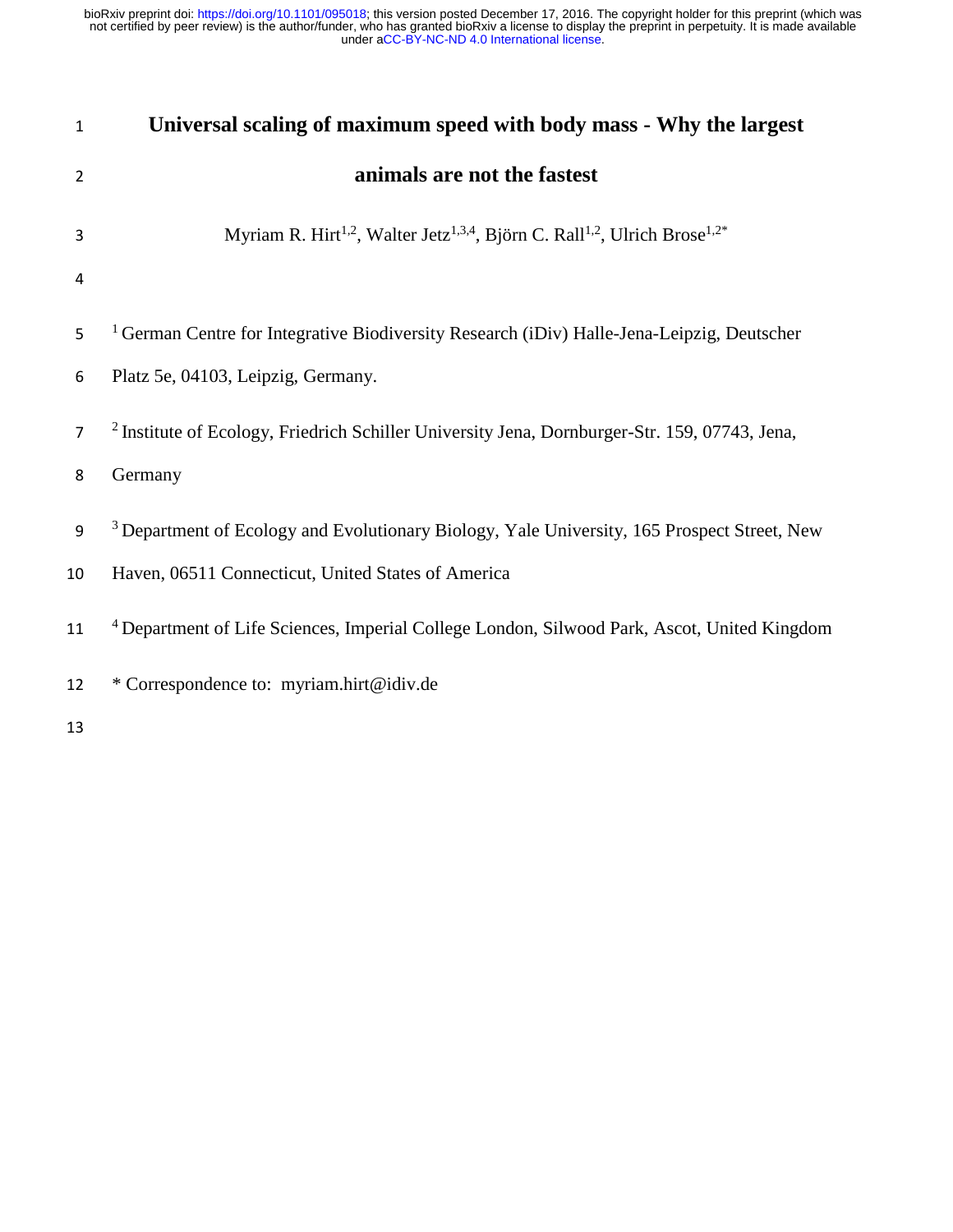# **Abstract**

 Speed is the fundamental constraint on animal movement, yet there is no general consensus on the determinants of maximum speed itself. Here, we provide a universal scaling model of maximum speed with body mass, which holds across locomotion modes, ecosystem types and taxonomic groups. In contrast to traditional power-law scaling, we predict a hump-shaped relationship due to a finite acceleration time for animals. This model is strongly supported by extensive empirical data 20 (470 species with body masses ranging from  $5.7x10^{-8}$  to 108,000 kg) from terrestrial as well as aquatic ecosystems. Our approach offers a novel concept of what determines the upper limit of animal movement, thus enabling a better understanding of realized movement patterns in nature and their multifold ecological consequences.

### **Main text**

 The movement of animals and its consequences for ecosystem functioning have long fascinated 27 humans and triggered enormous research<sup>1,2</sup>. Nevertheless, a generalized understanding of what determines variation in movement across species and environments is still lacking. This is particularly important as movement is one of the most fundamental processes of life: the individual survival of mobile organisms depends on their ability to reach resources and mating partners, escape predators, and switch between habitat patches or breeding and wintering grounds. 32 Moreover, by creating and sustaining individual home ranges<sup>3</sup> and meta-communities<sup>4</sup>, movement also profoundly affects the ability of animals to cope with land-use and climate changes<sup>5</sup>. 34 Additionally, movement determines encounter rates and thus the strength of species interactions<sup>6</sup>, 35 which is an important factor influencing ecosystem stability<sup>7</sup>. Thus, a generalized and predictive understanding of animal movement is crucial.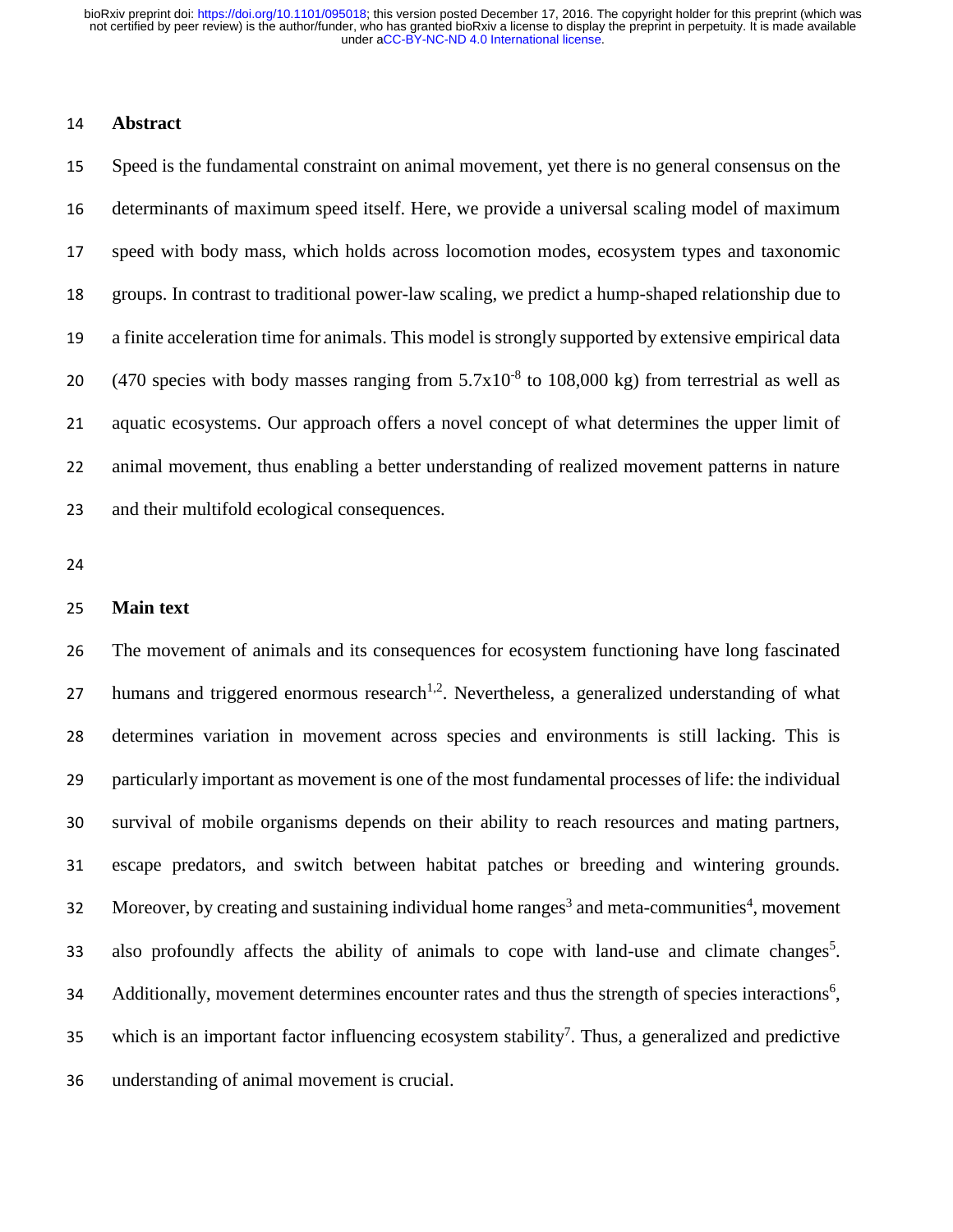Maximum speed is the fundamental constraint of movement. The realized movement depends on ecological factors such as landscape structure, habitat quality, or sociality, but the range within which this realized movement occurs meets its upper limit at maximum movement speed. Similar to many physiological and ecological parameters, movement speed of animals is often thought to 41 follow a power-law relationship with body mass<sup>8–10</sup>. However, scientists have always struggled with the fact that in running animals the largest are not the fastest. In nature, the fastest animals such as cheetahs or marlins are of intermediate size indicating that a hump-shaped pattern may be 44 more realistic. There have been numerous attempts to describe this phenomenon<sup>11–15</sup>, but a universal mechanistic model explaining this relationship is still lacking. Here, we fill this void by a novel maximum speed model based on the concept that animals are limited in their time for maximum acceleration due to restrictions on the quickly available energy. Consequently, acceleration time becomes the critical factor determining the maximum speed of animals. In the following, we first derive the maximum-speed model (in equations that are illustrated in the conceptional Fig. 1) and, subsequently, test the model predictions employing a global data base and eventually illustrate its applications to advance a more general understanding of animal movement.

 Consistent with prior models, we start with a power-law scaling of theoretical maximum speed vmax(theor) of animals with body mass *M*:

$$
v_{\text{max}(theor)} = aM^b \quad (1)
$$

 During acceleration, the speed of an animal over time *t* saturates (Fig 1a, solid lines) approaching vmax(theor) (Fig 1a, dotted lines):

59 
$$
v(t) = v_{\text{max}(theor)} (1 - e^{-kt})
$$
 (2)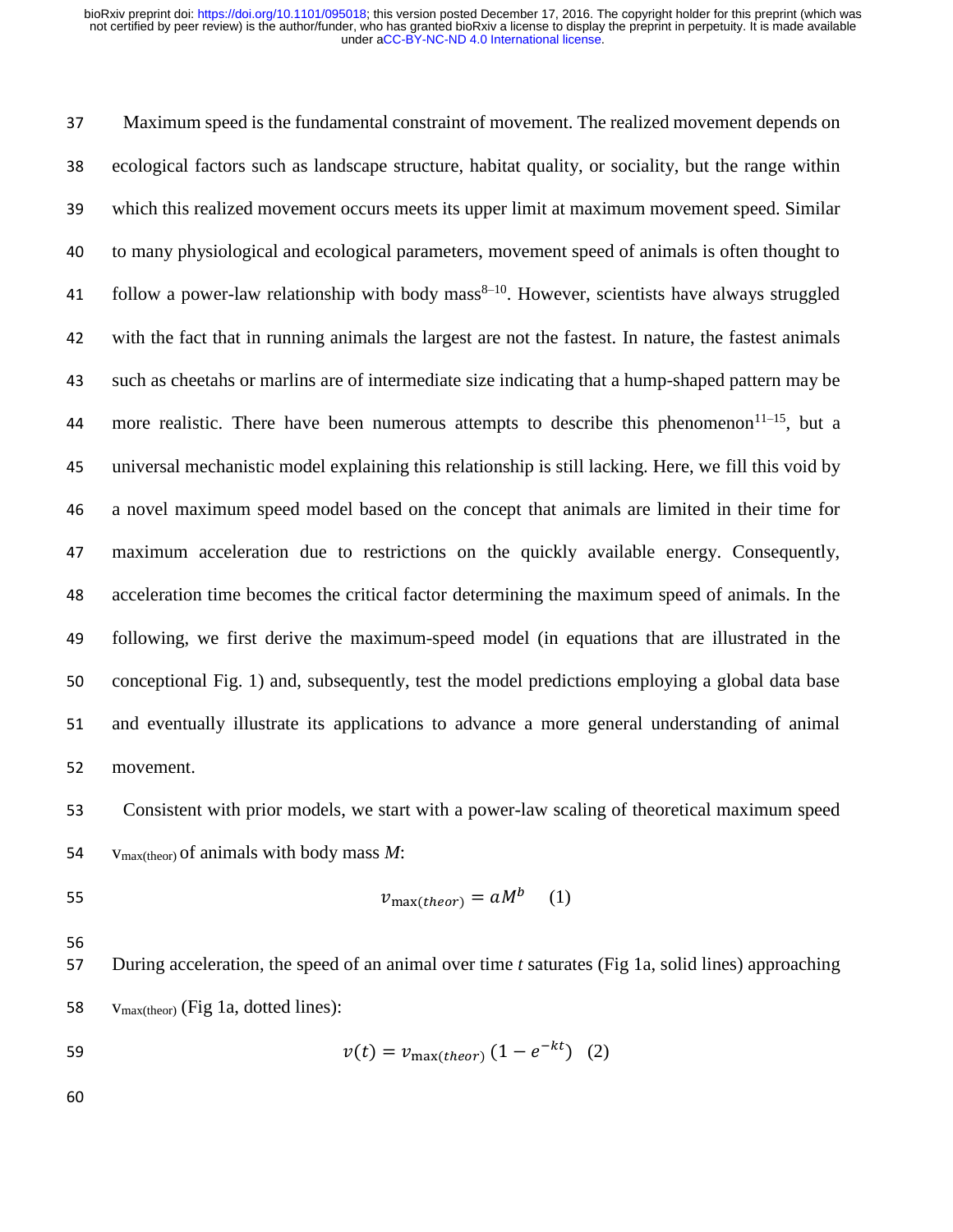The acceleration constant *k* describes how fast an animal reaches vmax(theor). Based on the Newtonian principle *F*=*M* \**k*, acceleration *k* should scale relative to the ratio between maximum 63 force, *F*, and body mass, *M*:  $k \sim F/M$ . Knowing that maximum muscle force is roughly proportional 64 to body mass as:  $F \sim M^d$ , this yields a general power law scaling of *k* with body mass *M*:

$$
k = c M^{d-1} \tag{3}
$$

 with constants *c* and *d*. As the allometric exponent *d* of the muscle force falls within the range 0.75 68 to 0.94<sup>-16–18</sup> the overall exponent (*d*-1) should be negative, implying that larger animals need more time to accelerate to the same speed than smaller ones (conceptional Fig 1a, color code exemplifies four animals of different size). Note that this general scaling relationship also allows for the special cases of a constant acceleration across species or a linear relationship with body mass.

 While prolonged high speeds are related to the maximum aerobic metabolism, maximum burst 73 speeds are linked to anaerobic capacity<sup>19,20</sup>. For maximum aerobic speed, so-called slow twitch fibers are needed, which are highly efficient at using oxygen for generating adenosine triphosphate (ATP) to fuel muscle contractions. Thus, they produce energy more slowly but for a long period of time before they fatigue and allow for continuous, extended muscle contractions. In contrast, maximum anaerobic speed is fueled by a special type of so-called fast twitch fibers, which use ATP from the ATP storage of the fiber until it is depleted. Thus, they produce energy more quickly but also fatigue very fast and only allow for short bursts of speed. Consequently, the critical time 80 available for maximum acceleration  $\tau$  is limited by the amount of fast twitch fibers and their energy storage capacity. This storage capacity is correlated with the amount of muscle tissue mass, which is directly linked to body mass. Thus, similar to the muscle tissue mass, τ should follow a power law:

84  $\tau = f M^g (4),$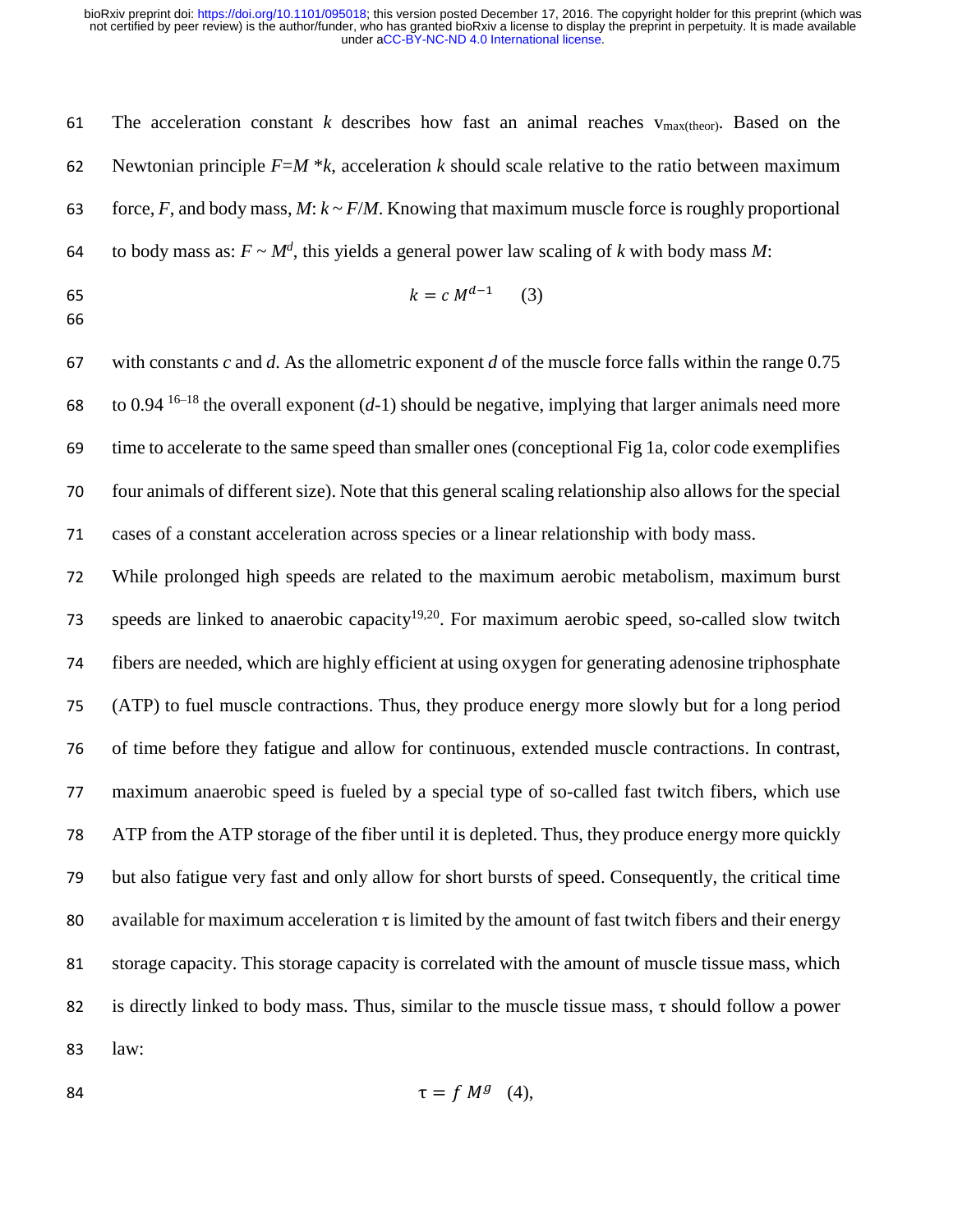where the allometric exponent *g* should fall in the range 0.76 to 1.27 documented for the allometric 86 scaling of muscle tissue mass  $2^{1-24}$ . This power-law implies that larger animals should have more time for acceleration (dashed red lines in conceptional Fig 1b and c). However, the power law 88 relationship of the critical time  $\tau$  in our model allows for a negative or positive scaling of energy availability with body mass as well as the lack of a relationship (constant energy availability across 90 body masses  $(f = 0)$ ). While we included power-law relationships of k and  $\tau$  (equations 3 and 4) in our model, these scaling assumptions are not strictly necessary. Instead, our only critical assumptions are that acceleration over time follows a saturation curve (equation (1)) and that the time available for acceleration is limited.

94 Within the critical time  $\tau$ , after which energy available for acceleration is depleted, the animal 95 reaches its realized maximum speed  $v_{max}$  (points in Fig 1c), which may be lower than the theoretical 96 maximum speed (Fig 1a, dotted lines). Combining equations (1) – (4) with  $t = \tau$  yields  $v_{max} =$ 97 a  $M^b$   $(1 - e^{-cfM^{d+g}})$  which simplifies to

98

$$
v_{max} = a M^b \quad \left(1 - e^{-hM^i}\right) \tag{5}
$$

100

101 where  $1 - e^{-hM^i}$  is the limiting factor that determines the realized maximum speed depending on 102 the critical time and the body mass. This equation predicts a hump-shaped relationship between 103 realized maximum speed and body mass (conceptional Fig 1d). Based on the allometric power-104 law exponents of muscle forces (0.75<*d*< 0.94) and muscle mass (0.76<*g*<1.27), we expect that 105 the exponent *i*  $(i=d-1+g)$  should fall in the range between 0.51 and 1.21.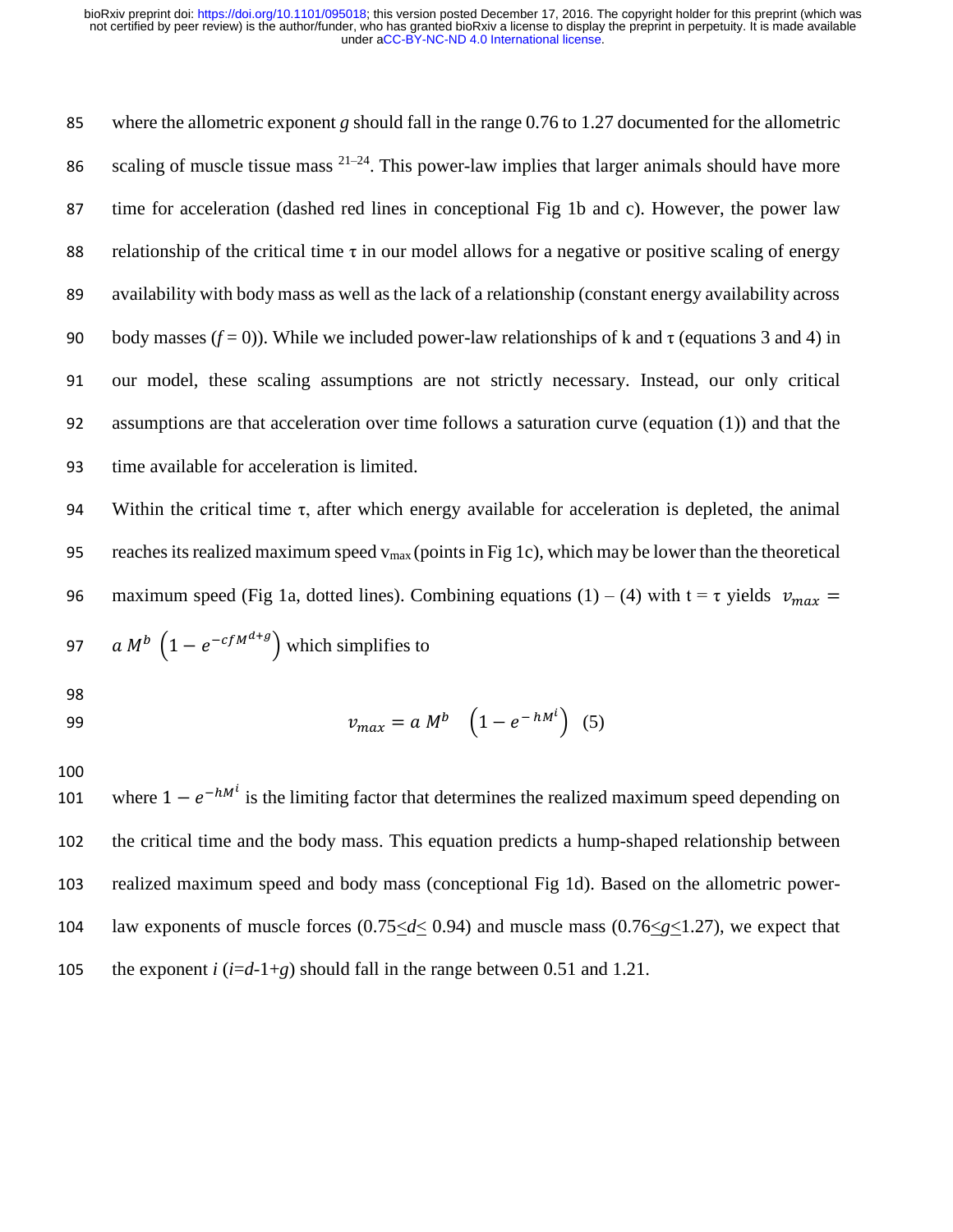

 **Figure 1 | Concept of time- and mass-dependent realized maximum speed of animals.** Acceleration of animals follows a saturation curve (solid lines) approaching the theoretical maximum speed (dotted lines) depending on body mass (blue color code) **(a)**. The time available for acceleration increases with body mass following a power law **(b)**. This critical time determines the realized maximum speed **(c)** yielding a hump-shaped increase of speed with body mass **(d)**.

112 The limiting term  $1 - e^{-hM^i}$  represents the fraction of the theoretical maximum speed that is realized and is defined on the interval ]0;1[. For low body masses, this term is close to 1 and the realized maximum speed approximates the theoretical maximum speed (black and green dots in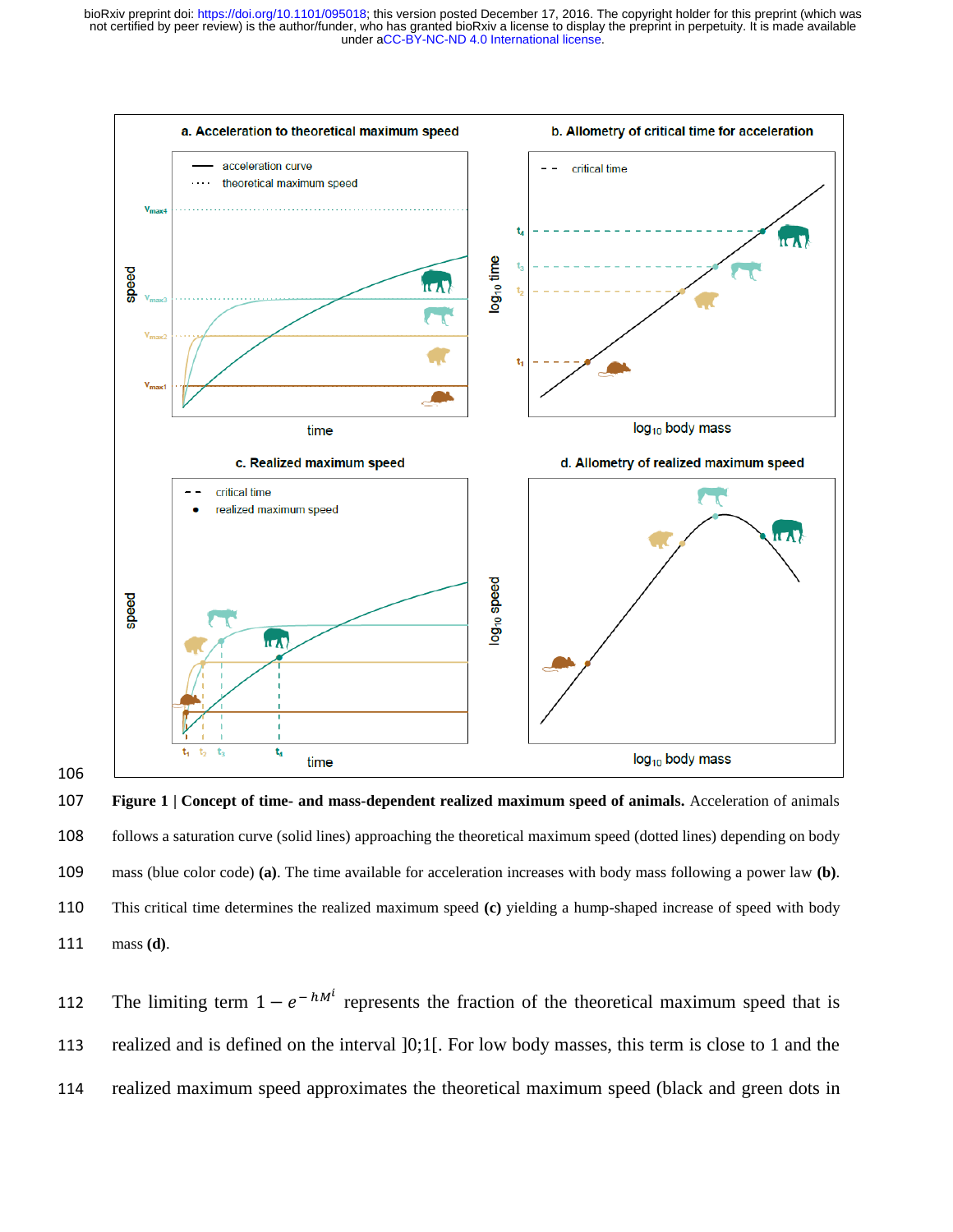Fig. 1c). With increasing body masses, this term decreases and reduces the realized maximum speed (blue and yellow dots in Fig 1c). Put simply, small to intermediately sized animals accelerate quickly and have enough time to reach their theoretical maximum speed whereas large animals are limited in acceleration time and run out of readily mobilizable energy before being able to reach their theoretically possible maximum speed. Therefore, they have a lower realized maximum speed than predicted by a power-law scaling relationship.

 To test the model predictions (Fig. 1d), we compiled literature data on maximum speeds of running, flying and swimming animals including not only mammals, fish and bird species but also 124 reptiles, mollusks and arthropods. Body masses of these species range from  $5.7x10^{-8}$  to 108,000 kg. Statistical comparison amongst multiple models (see Methods) shows that the time-dependent maximum speed model is the most adequate (see Supplementary Table 3). Our model (Fig. 2, parameter values in Supplementary Table 4) shows that the initial power-law increase of speed with body mass is similar for running and flying animals (*b* = 0.24 and 0.27, respectively). However, flying animals are nearly six times faster than running ones (*a* = 144 and 26, respectively). For swimming animals, the power-law increase in speed is steeper than expected (*b* = 0.36, Fig 2a). This is due to the fact that in contrast to air (in which both flying and running animals move), water is 800 times denser and 60 times more viscous<sup>25</sup>. Small aquatic animals are slower than running animals of the same body size while larger species approach a similar speed as their running equivalents. This implies that in water, size brings a greater benefit in gaining 135 speed. The second exponent is higher for flying animals  $(i = 0.72)$  than for running  $(i = 0.6)$  and 136 swimming ones ( $i = 0.56$ ), which fits into the expected range ( $0.51 < i < 1.21$ ). Future research will need to disentangle the relative importance of anaerobic and musculoskeletal constraints on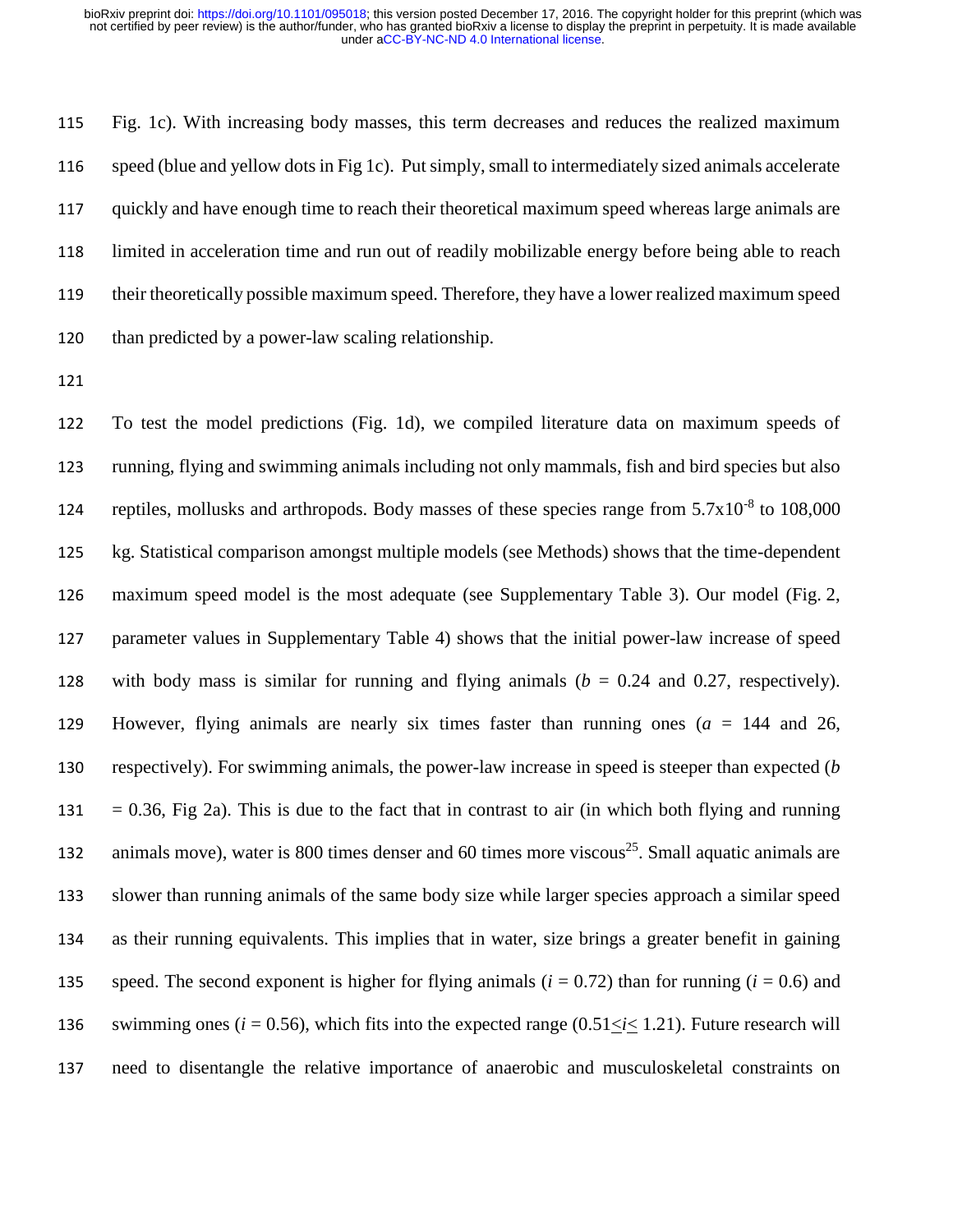- movement speed by measuring muscle force, muscle mass, body mass and maximum acceleration
- for the same species to narrow down this large range of possible exponents. Furthermore, this may
- allow to address the systematic differences in the exponent *i* between the locomotion modes as
- well as potential morphological side effects (e.g. quadrupedal vs. bipedal running or soaring vs.
- flapping flight).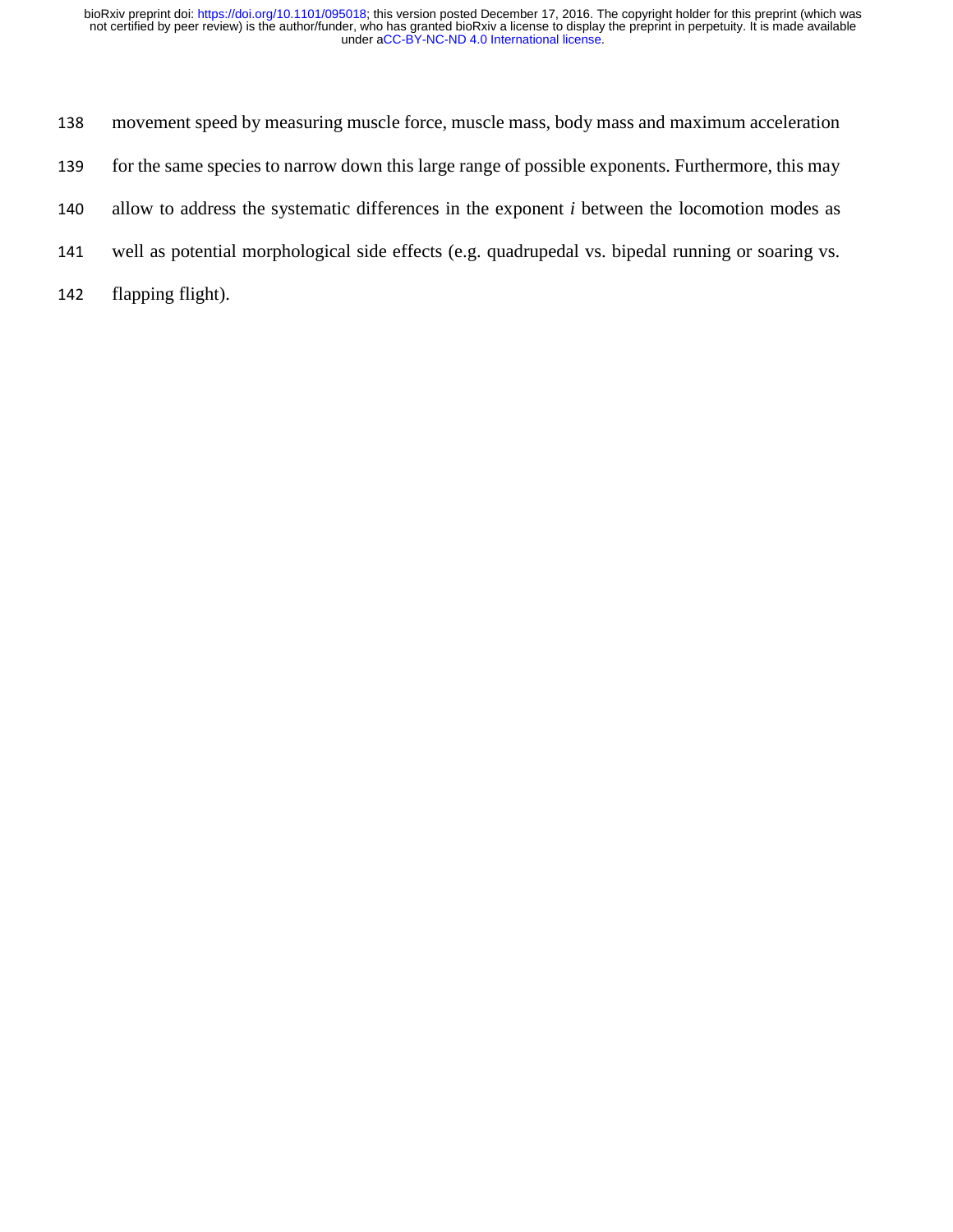

144 **Figure 2 | Empirical data and time-dependent model fit on the allometric scaling of maximum speed. (a)** Scaling 145 for the different locomotion modes (flying, running, swimming) in comparison. Taxonomic differences are illustrated **146** separately for **(b)** flying  $(n = 55)$ , **(c)** running  $(n = 453)$  and **(d)** swimming  $(n = 109)$  animals. Overall model fit:  $R^2 =$ 147 0.893. The residual variation does not exhibit a signature of taxonomy (only a weak effect of thermoregulation, see 148 Methods).

149 While the model provides strikingly strong fits with observations ( $\mathbb{R}^2 = 0.893$ ), obvious 150 unexplained variation remains. This might partially be explained by the fact that our data probably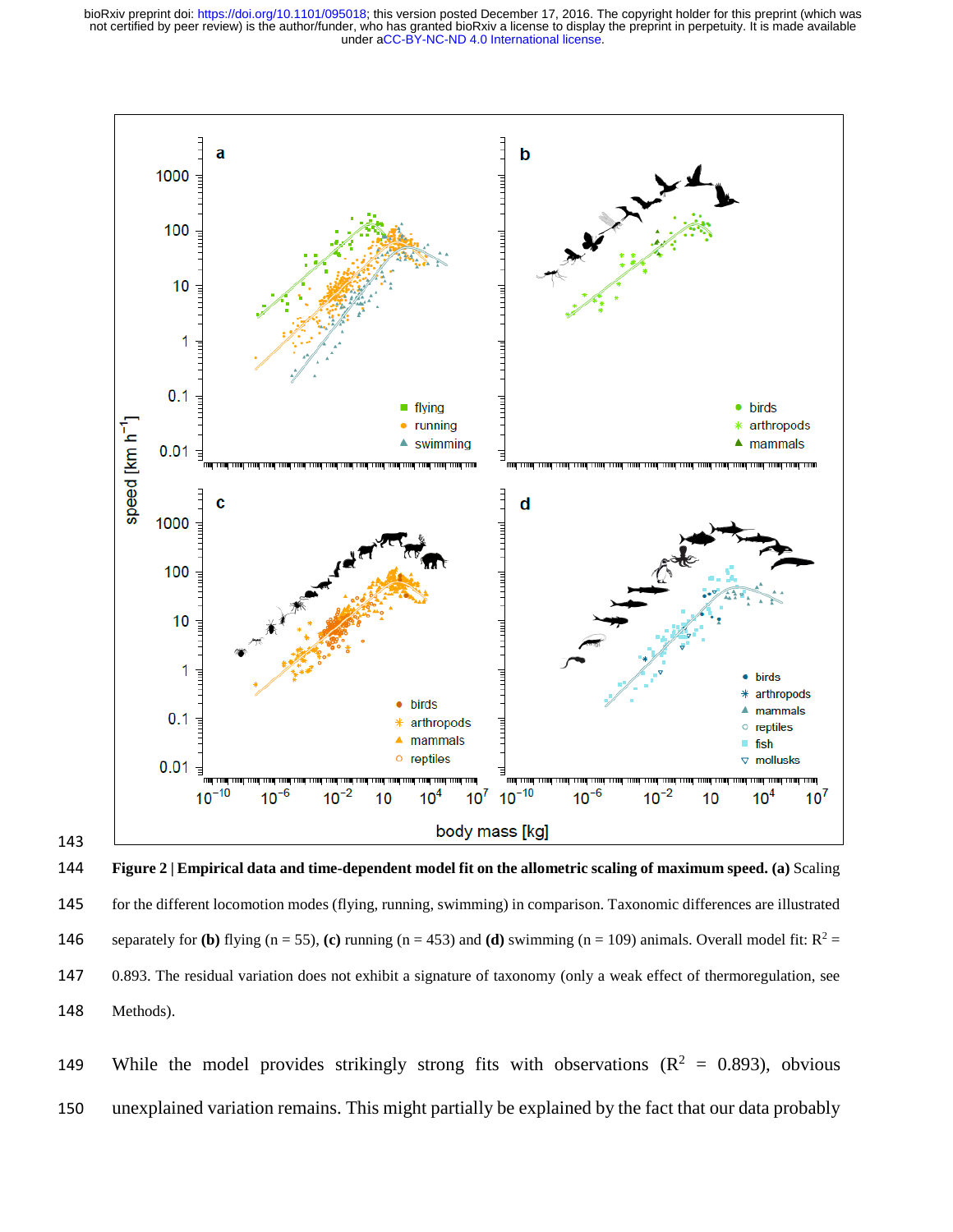include not only maximum *anaerobic* speeds but also some slightly slower maximum *aerobic* speeds. Moreover, we assessed the robustness of our model by exploring this residual variation with respect to taxonomy (arthropods, birds, fish, mammals, mollusks, and reptiles), primary diet (carnivore, herbivore, omnivore), thermoregulation (ectotherm, endotherm) and locomotion mode (flying, running, swimming). As taxonomy and thermoregulation are highly correlated, we made a first model without taxonomy and a second model without thermoregulation and compared them by their BIC values (see Methods for details). According to this, the model including thermoregulation instead of taxonomy is the most adequate (∆BIC = 27.37). In this model, the differences between the diet types were not significant. In contrast, combinations of locomotion mode with thermoregulation exhibited significant differences (Fig. 3). In flying and running animals, endotherms generally tend to be faster than ectotherms (Fig. 3a and b). Metabolic constraints may enable endotherms to have higher activity levels compared to ectotherms at the 163 low to intermediate temperatures most commonly encountered in nature<sup>29</sup>. This pattern is reversed in aquatic systems where endotherms (mammals and penguins) are significantly slower than ectotherms (mainly fish, Fig. 3c). We assume that this is due to the transition from a terrestrial to an aquatic lifestyle aquatic endotherms underwent. Semi-aquatic endotherms are adapted to movement in two different media, which reduces swimming efficiency in comparison to wholly 168 marine mammals: they have  $2.4 \times 10^5$  times higher costs of transport<sup>30</sup>. But also in marine mammals, costs of transport are considerably higher than in fish of similar size because they have 170 higher energy expenditures for maintaining their body temperature<sup>30</sup>. Thus, the effect of thermoregulation on the allometric scaling of maximum speed depends on the locomotion mode 172 and the medium. Overall, this significant effect of thermoregulation explained only  $\sim 4\%$  of the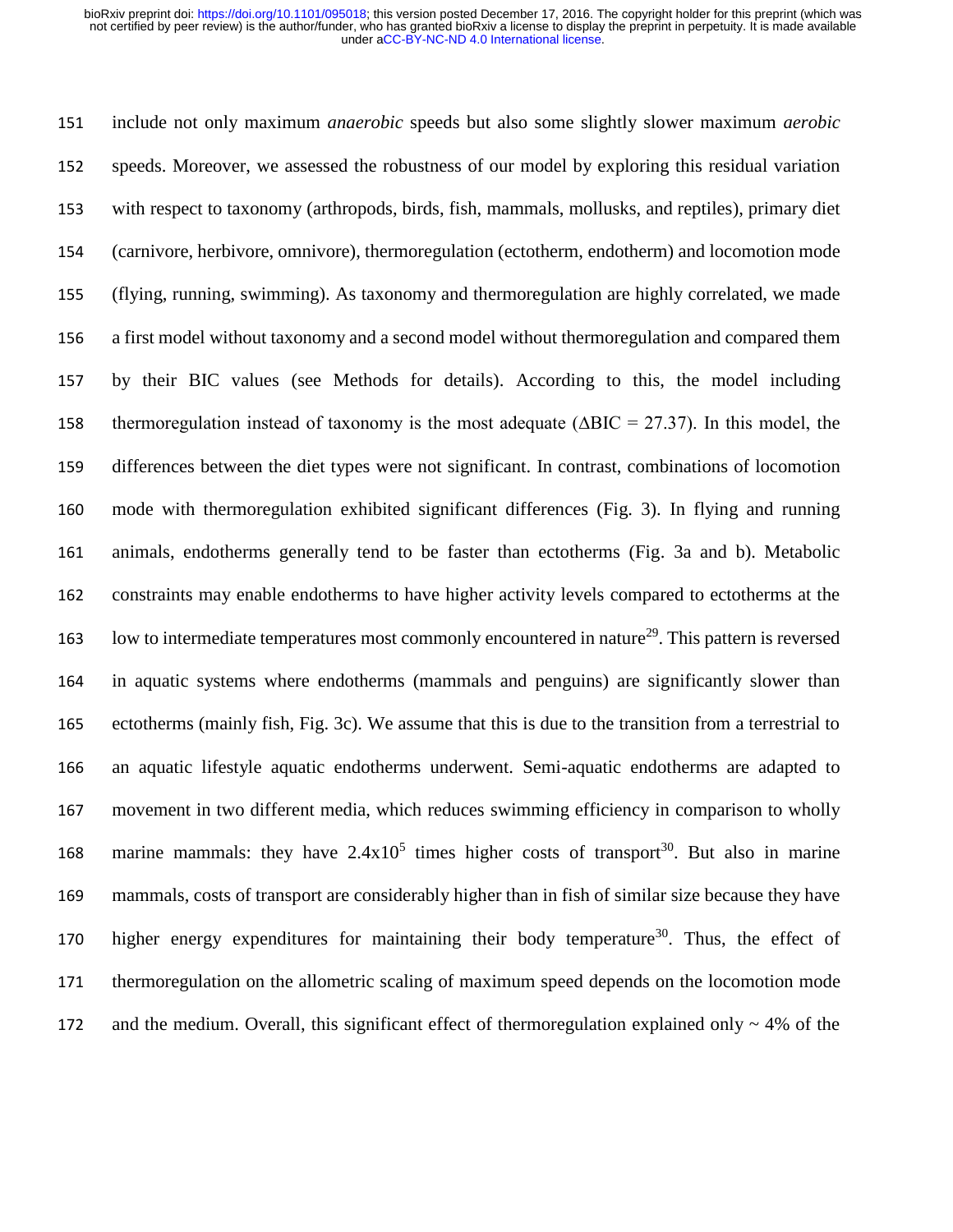residual variation suggesting that the vast majority of the variation in speed across locomotion



modes, ecosystem types and taxonomic groups is well explained by our maximum speed model.

 **Figure 3 | Effect of thermoregulation on the maximum speed of animals (residuals of the relationship in Fig. 2).** In flying **(a)** and running **(b)** animals, endotherms are generally faster than ectotherms. In swimming animals **(c)** this effect is reversed with ectotherms being generally faster than endotherms. Box plots show medians (horizontal line), an approximation of 95% confidence intervals suitable for comparing two medians (notches), 25th and 75th percentiles (boxes), the most extreme values within 1.5 times the length of the box away from the box (whiskers), and outliers (dots).

 Our findings help solve one of the most challenging questions in movement ecology over the last decades: why are the largest animals not the fastest? Many studies tried to answer this based on 184 morphology, locomotion energetics and biomechanics<sup>10–14</sup>. However, the body-size related hump- shaped pattern observed in empirical data on animal movement speed remained unresolved. To 186 account for this, some studies used polynomials but still lacked a mechanistic understanding<sup>22-24</sup>. Others suggested a threshold beyond which animals run slower than predicted by a power-law 188 relationship due to biomechanical constraints<sup>13</sup>. Therefore, they propose different speed scaling trends depending on the body-mass range<sup>11,12</sup>. Instead of applying different laws to small and large animals, we provide the first universal mechanistic model explaining the hump-shaped relationship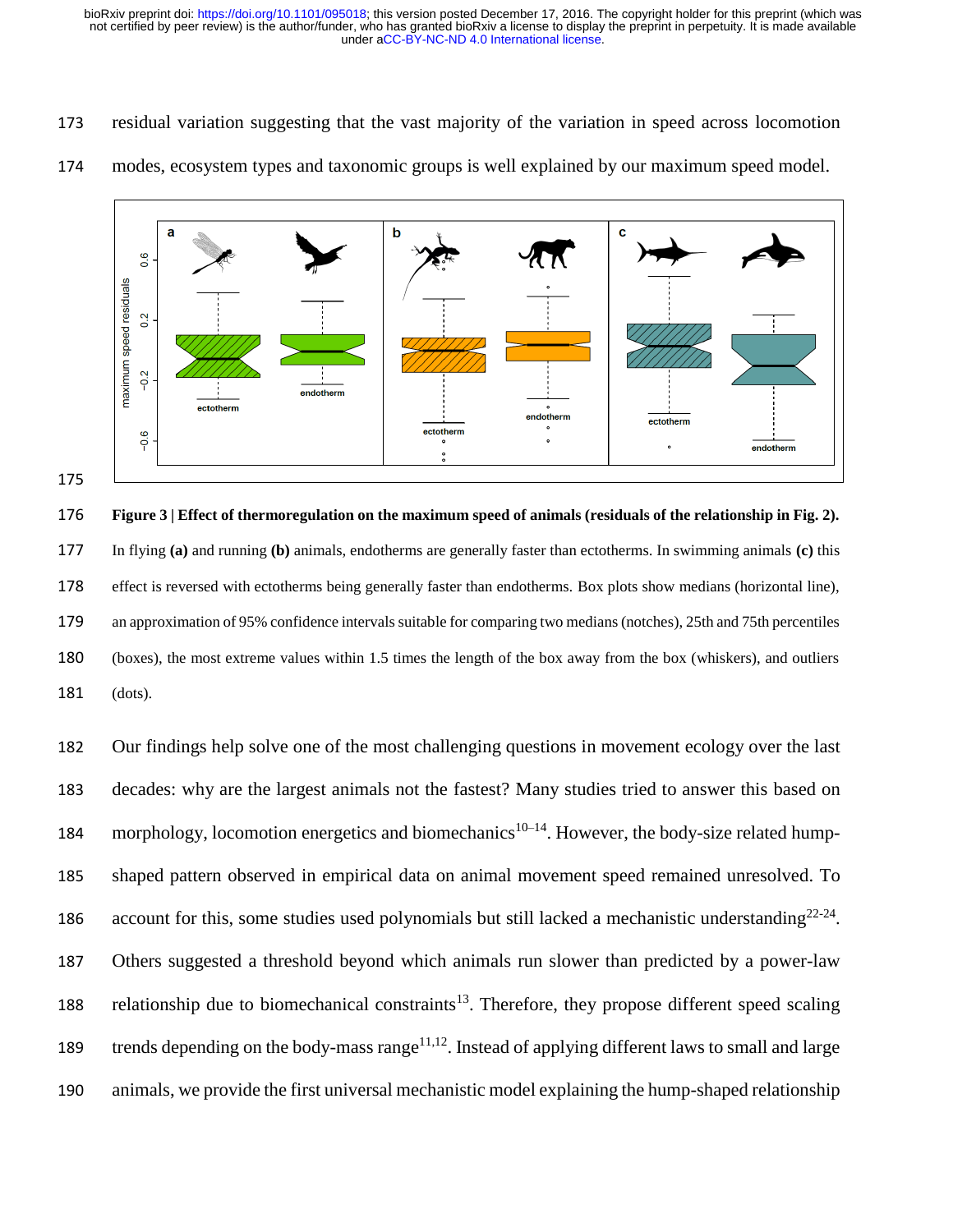between maximum speed and body mass. Our speed predictions are thereby only derived from two 192 major species traits: body mass and locomotion mode, which explain almost 90% ( $\mathbb{R}^2 = 0.893$ ) of the variation in maximum speed. This general approach allows a species-level prediction of speed which is crucial for understanding movement patterns, species interactions and animal space use. However, our model not only allows prediction of the speed of extant but also that of extinct species. For example, paleontologists have long debated potential running speeds of large birds<sup>31</sup> 197 and dinosaurs<sup>32,33</sup> roaming past ecosystems. The benchmark of speed predictions is set by detailed 198 morphological models<sup>32,33</sup>. Interestingly, our maximum speed model yields similar predictions by only accounting for body mass and locomotion mode (Table 1). For instance, in contrast to a power-law model, the morphological and the time-dependent model predict lower speeds of *Tyrannosaurus* compared to the much smaller *Velociraptor*. This is consistent with theories 202 claiming that *Tyrannosaurus* was very likely a slow runner<sup>34</sup>. A simple power-law model only yields reasonable results for lower body masses (e.g. flightless birds) while predictions for large species such as giant quadrupedal dinosaurs are unrealistically high. In contrast, our time- dependent model makes adequate predictions for small as well as large species (almost 80% of the morphological speed predictions are within the confidence intervals of our model predictions, Table 1).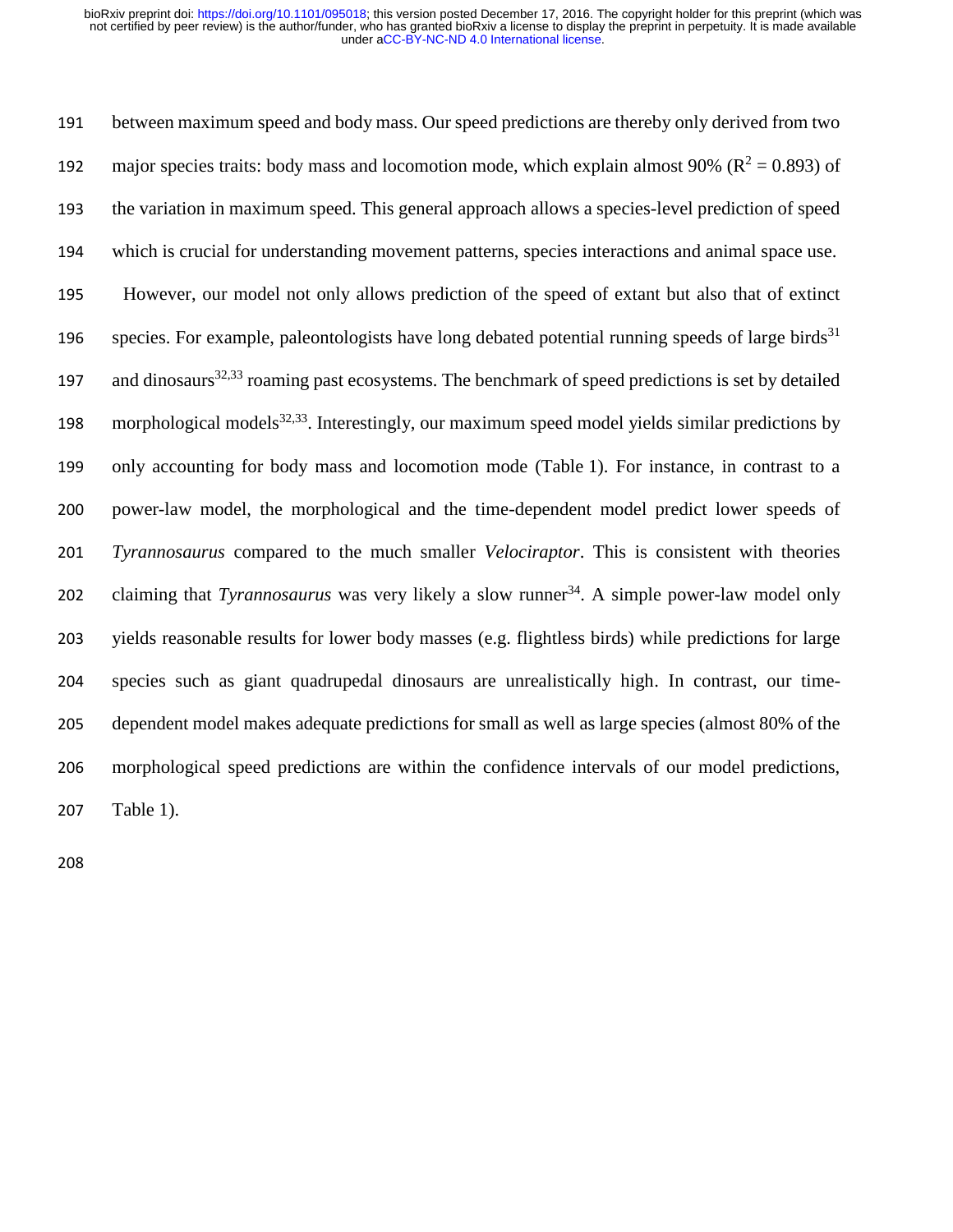- **Table 1 | Maximum speed predictions** of extant and extinct flightless birds and bipedal and quadrupedal dinosaurs.
- 210 Model predictions of a simple power law, morphological models and our time-dependent maximum speed model are
- compared (references in Supplementary Table 5). 95% confidence intervals (CI) are given for the power law and time-
- dependent model.

| taxa              |                       |        |                      | mass [kg] | speed $[km h-1]$              |                      |                               |
|-------------------|-----------------------|--------|----------------------|-----------|-------------------------------|----------------------|-------------------------------|
|                   |                       |        |                      |           | power law (95% CI)            | morphological models | time-dependent model (95% CI) |
| flightless birds  |                       | extant | Dromaius             | 27.2      | 40.92<br>$(38.58 - 43.40)$    | 47.88                | 57.62<br>$(47.65 - 60.91)$    |
|                   |                       |        | Struthio             | 65.3      | 49.33<br>$(46.27 - 52.59)$    | 55.44                | 62.75<br>$(46.71 - 66.03)$    |
|                   | extinct               |        | Patagornis           | 45        | 45.56<br>$(42.83 - 48.46)$    | 50.40                | 61.34<br>$(47.39 - 64.68)$    |
|                   |                       |        | Velociraptor         | 20        | 38.32<br>$(36.19 - 40.58)$    | 38.88                | 54.56<br>$(46.89 - 57.82)$    |
| bipedal dinosaurs |                       |        | Allosaurus           | 1400      | 94.87<br>$(87.09 - 103.34)$   | 33.84                | 40.78<br>$(28.93 - 44.83)$    |
|                   |                       |        | Tyrannosaurus        | 6000      | 129.41<br>$(117.47 - 142.57)$ | 28.8                 | 27.05<br>$(17.84 - 31.52)$    |
|                   |                       |        | <b>Triceratops</b>   | 8478      | 139.32<br>$(126.11 - 153.91)$ | 26.4                 | 24.36<br>$(15.70 - 28.83)$    |
|                   |                       |        | Apatosaurus          | 27869     | 179.59<br>$(161.01 - 200.31)$ | 12.3                 | 16.75<br>$(9.77 - 21.09)$     |
|                   | quadrupedal dinosaurs |        | <b>Brachiosaurus</b> | 78258     | 223.85<br>$(199.00 - 251.80)$ | 17.6                 | 11.99<br>$(6.39 - 16.04)$     |

#### 

 Our model also allows drawing inferences about evolutionary and ecological processes by analyzing the deviations of empirically measured speeds from the model predictions. Higher maximum speeds than predicted indicate evolutionary pressure on optimizing speed capacities that could for instance arise from co-evolution of pursuit predators and their prey. In ecological research, our maximum-speed model provides a mechanistic understanding of the upper limit to animal movement patterns during migration, dispersal or bridging habitat patches. The travelling speed characterizing these movements is the fraction of maximum speed that can be maintained over longer periods of time. The integration of our model as a species-specific scale ("what is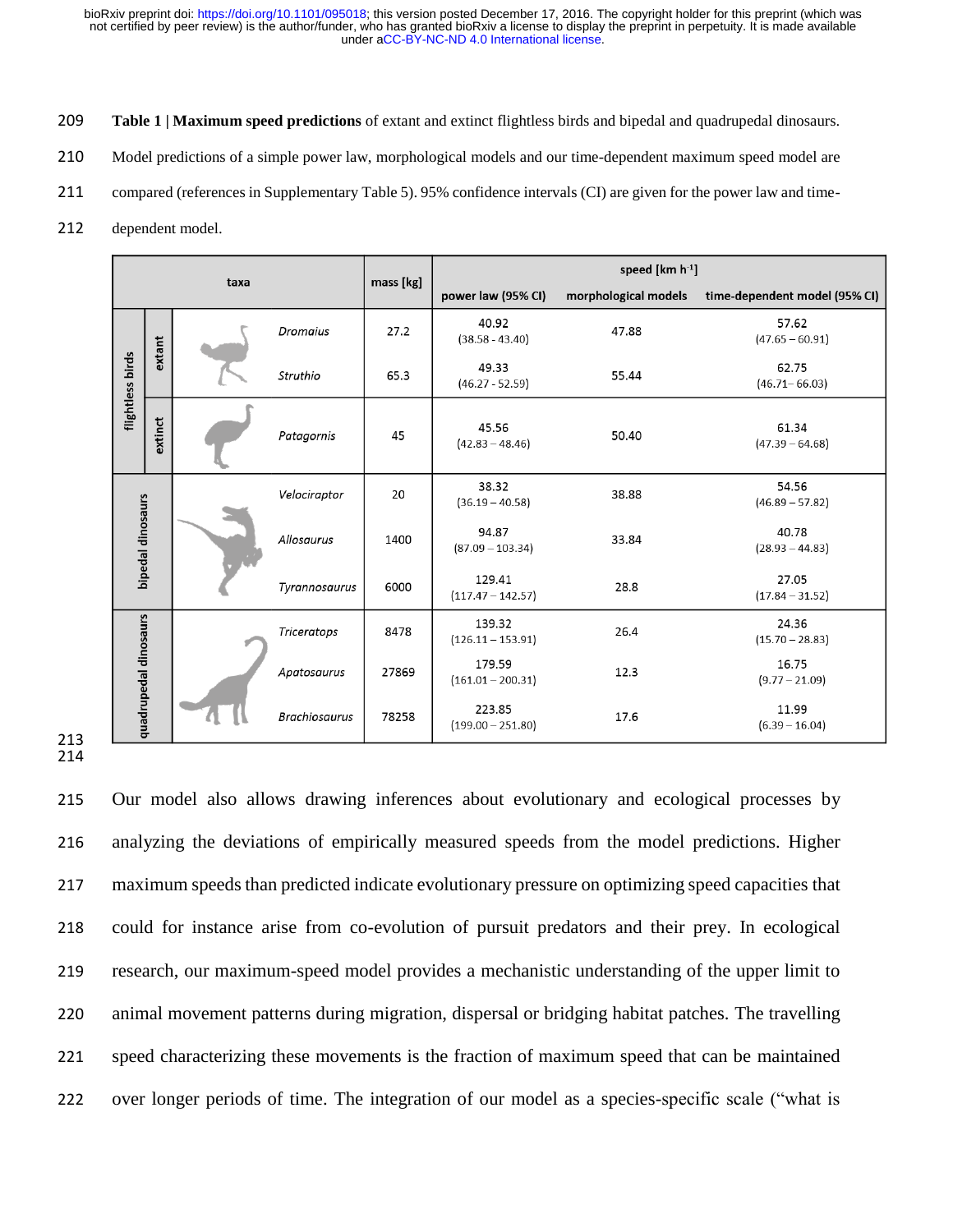physiologically possible") with research on how this fraction is modified by species traits and environmental parameter such as landscape structure, resource availability and temperature ("what is ecologically realized in nature") can help provide a mechanistic understanding unifying physiological and ecological constraints on animal movement. In addition to generalizing our understanding across species traits and current landscape characteristics, this integrated approach will facilitate the prediction of how species-specific movement and subsequently home ranges and meta-communities may respond to the ongoing landscape fragmentation and environmental change. Our approach may act as a simple and powerful tool for predicting the natural boundaries of animal movement and help gain a more unified understanding of the currently assessed 232 movement data across taxa and ecosystems $1.2$ .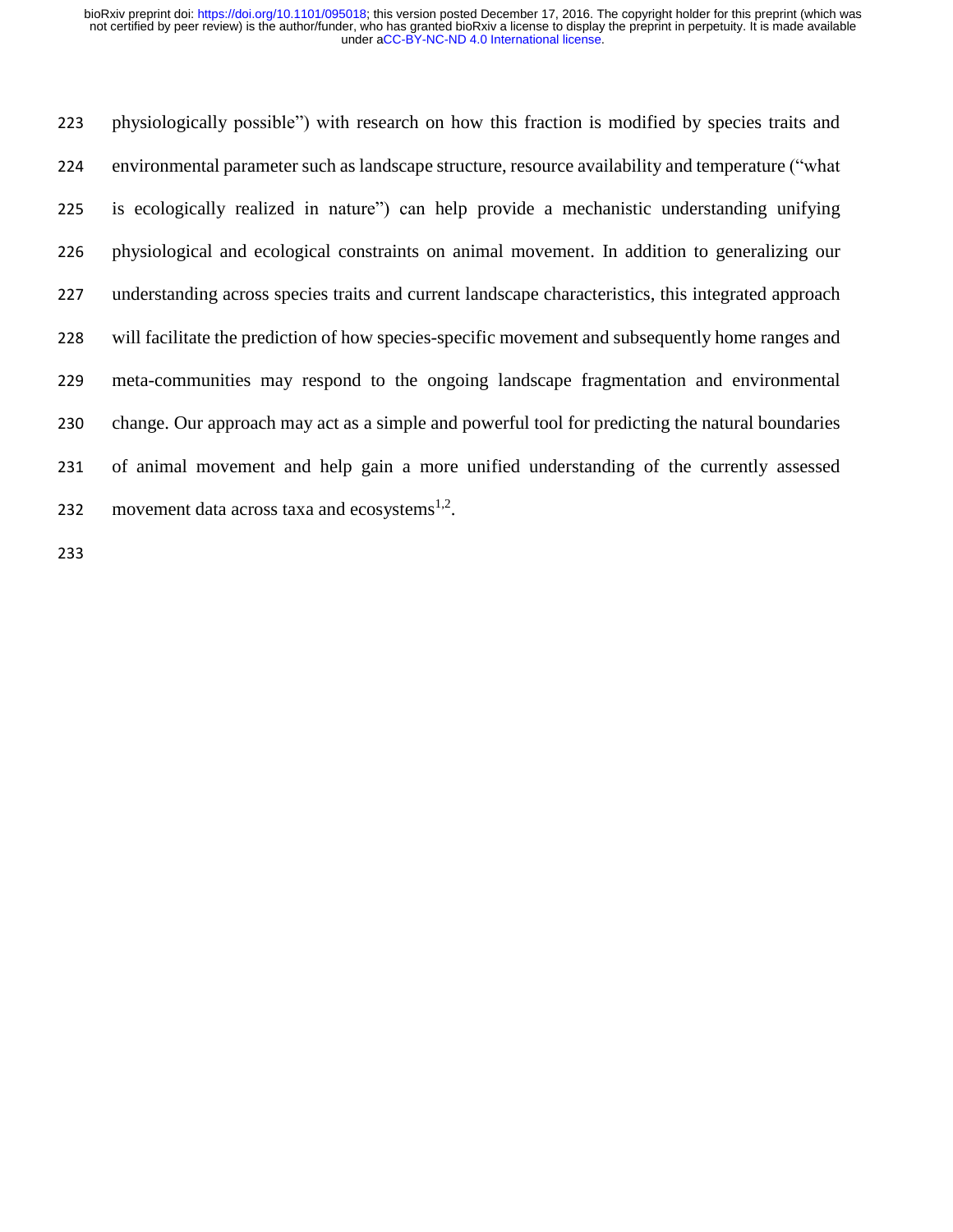## **Methods**

 **Data.** We searched for published literature providing data on the maximum speeds of running, flying and swimming animals by employing the search terms "maximum speed", "escape speed" and "sprint speed". From this list, we excluded publications on (1) vertical speeds (mainly published for birds) to avoid side-effects of gravitational acceleration that are not included in our model or (2) the maxima of normal speeds (including also dispersal and migration). This resulted in a data set containing 617 data points for 470 species (see Supplementary Table 1 for an overview). Our data include laboratory and field studies as well as meta-studies (which are mainly field studies but may also include a minor amount of laboratory studies). For some data points, the study type could not be ascertained and they were marked as "unclear". For an overview of the study type of our data see Supplementary Table 2.

**Data availability:** The full data set is available on the iDiv data portal.

 **Model fitting.** We fitted several models to these data: (1) the time-dependent maximum speed model (equation (5)), (2) three polynomial models (a. simple polynomial model without cofactor, b. polynomial model with taxon as cofactor but without interaction term and c. polynomial model with taxon as cofactor with interaction term) and (3) three power law models (a. simple power law without cofactor, b. power law with taxon as cofactor but without interaction term and c. power law with taxon as cofactor with interaction term). For swimming animals, we excluded reptiles and arthropods from the statistical analyses as they only contained one data point each (see Supplementary Table 1). The polynomial and power law models were fitted by the lm function 256 and the time-dependent model by the nls function in R  $3.2.3<sup>35</sup>$ . The quality of the fits was compared according to the Bayesian information criterion (BIC) that combines the maximized value of the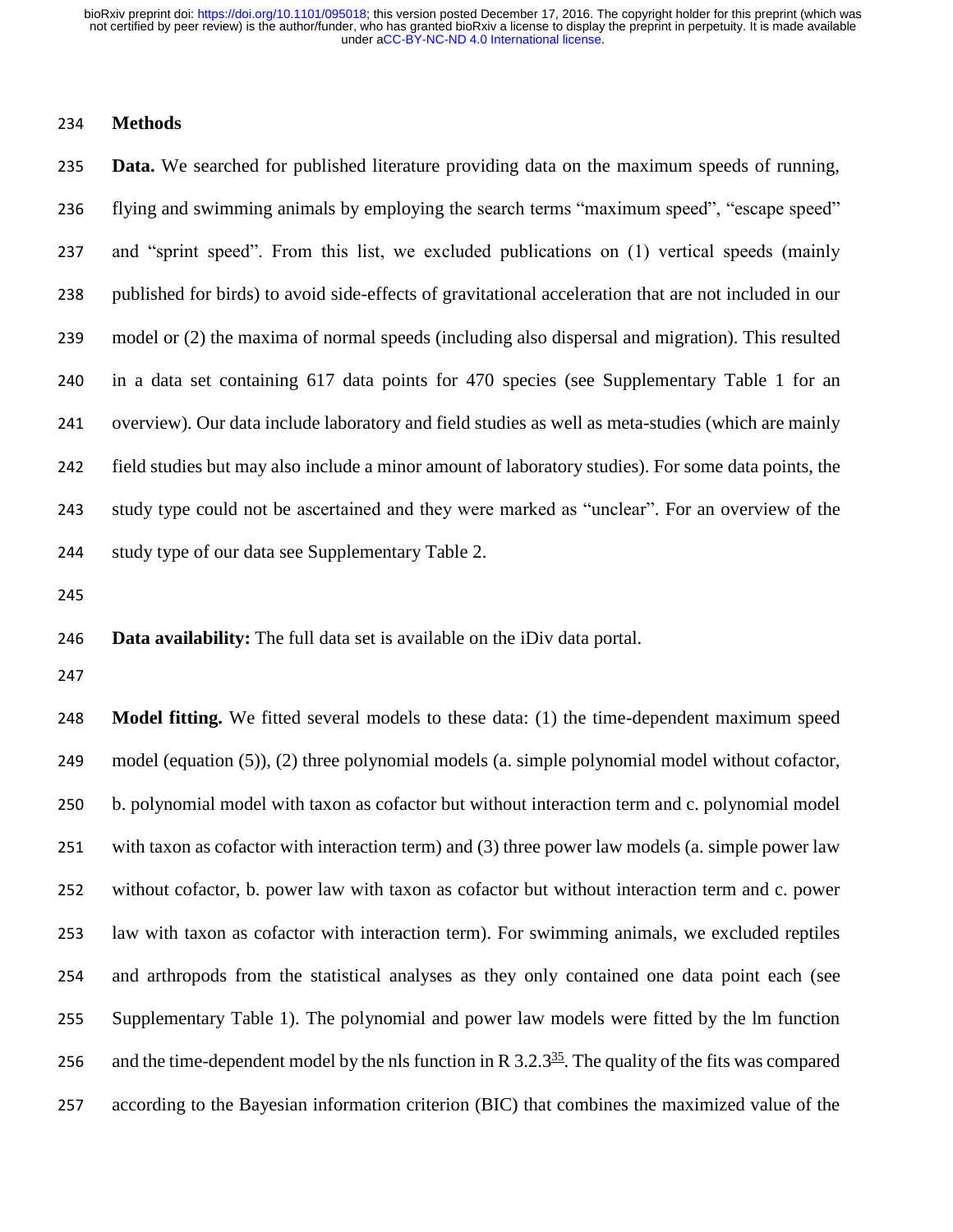likelihood function with a penalty term for the number of parameters in the model. The model with the lowest BIC is preferred, which demonstrates that the time-dependent maximum speed model developed in the main text was most adequate in all cases (see Supplementary Table 3). For flying animals, the simple polynomial model performed second best, whereas for running animals the polynomial model with taxon as cofactor with interaction term and for swimming animals the power-law model with taxon as cofactor with interaction term were second best (see Supplementary Table 3). Overall, the lower BIC values indicate that the time dependent maximum speed model provides a fit to the data that is substantially superior over power-law relationships, models with taxonomy as cofactor or (non-mechanistic but also hump-shaped) polynomials. The fitted parameter values of the time-dependent maximum speed model for flying, running and swimming animals are given in Supplementary Table 4.

 **Residual variation analysis.** We analyzed the residuals of the time-dependent maximum-speed model (Fig. 2 of the main text) with respect to taxonomy (arthropods, birds, fish, mammals, mollusks, and reptiles), primary diet type (carnivore, herbivore, omnivore), locomotion mode (flying, running, swimming) and thermoregulation (ectotherm, endotherm) using linear models. As taxonomy and thermoregulation are highly correlated, we made a first model without taxonomy and a second model without thermoregulation:

277 Model 1: residuals  $\sim$  (thermoregulation + diet type)  $*$  locomotion mode

278 Model 2: residuals  $\sim$  (taxonomy + diet type)  $*$  locomotion mode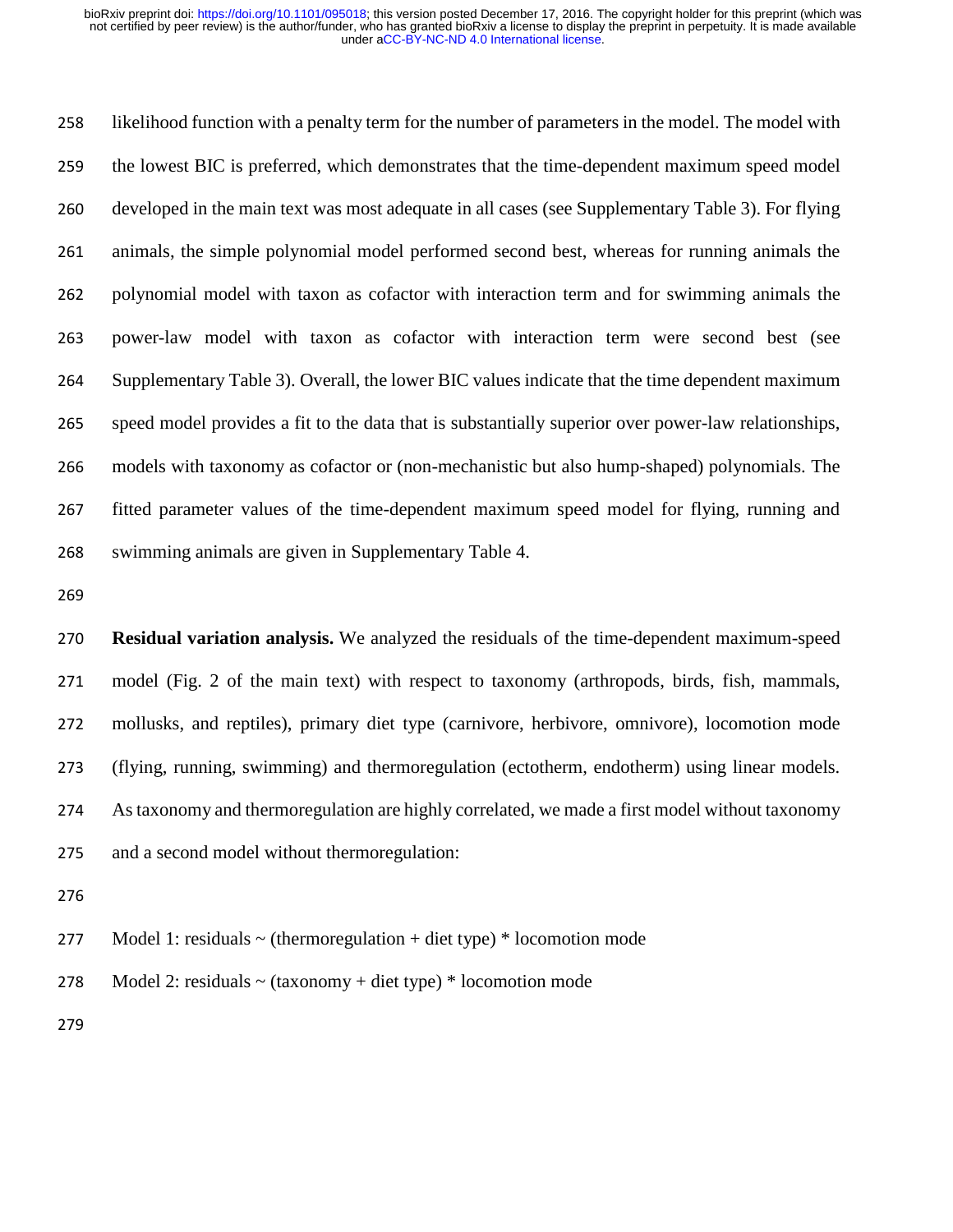We compared both models via BIC and carried out a further mixed effects model analysis on the superior model. This model included the study type as a random factor influencing the intercept, which ensures that differences among study types do not drive our statistical results. We acknowledge that the direct inclusion of multiple covariates in the model-fitting process would be 284 preferable over residual analysis to avoid biased parameter estimates<sup>36</sup>. However, this was impeded by the complexity of fitting the non-linear model with four free parameters (equation (5)), and our main goal was less exact parameter estimation than documenting the main variables affecting the unexplained variation.

## **References**

- 1. Hussey, N. E. *et al.* Aquatic animal telemetry: A panoramic window into the underwater world. *Science* **348,** 1255642–1255642 (2015).
- 2. Kays, R., Crofoot, M. C., Jetz, W. & Wikelski, M. Terrestrial animal tracking as an eye on life and planet. *Science* **348,** aaa2478-aaa2478 (2015).
- 3. Jetz, W., Carbone, C., Fulford, J. & Brown, J. H. The Scaling of Animal Space Use. *Science* **306,** 266–268 (2004).
- 4. Bauer, S. & Hoye, B. J. Migratory animals couple biodiversity and ecosystem functioning worldwide. *Science* **344,** 1242552 (2014).
- 5. Parmesan, C. & Yohe, G. A globally coherent fingerprint of climate change impacts across natural systems. *Nature* **421,** 37–42 (2003).
- 6. Pawar, S., Dell, A. I. & Savage, V. M. Dimensionality of consumer search space drives trophic interaction strengths. *Nature* **486,** 485–489 (2012).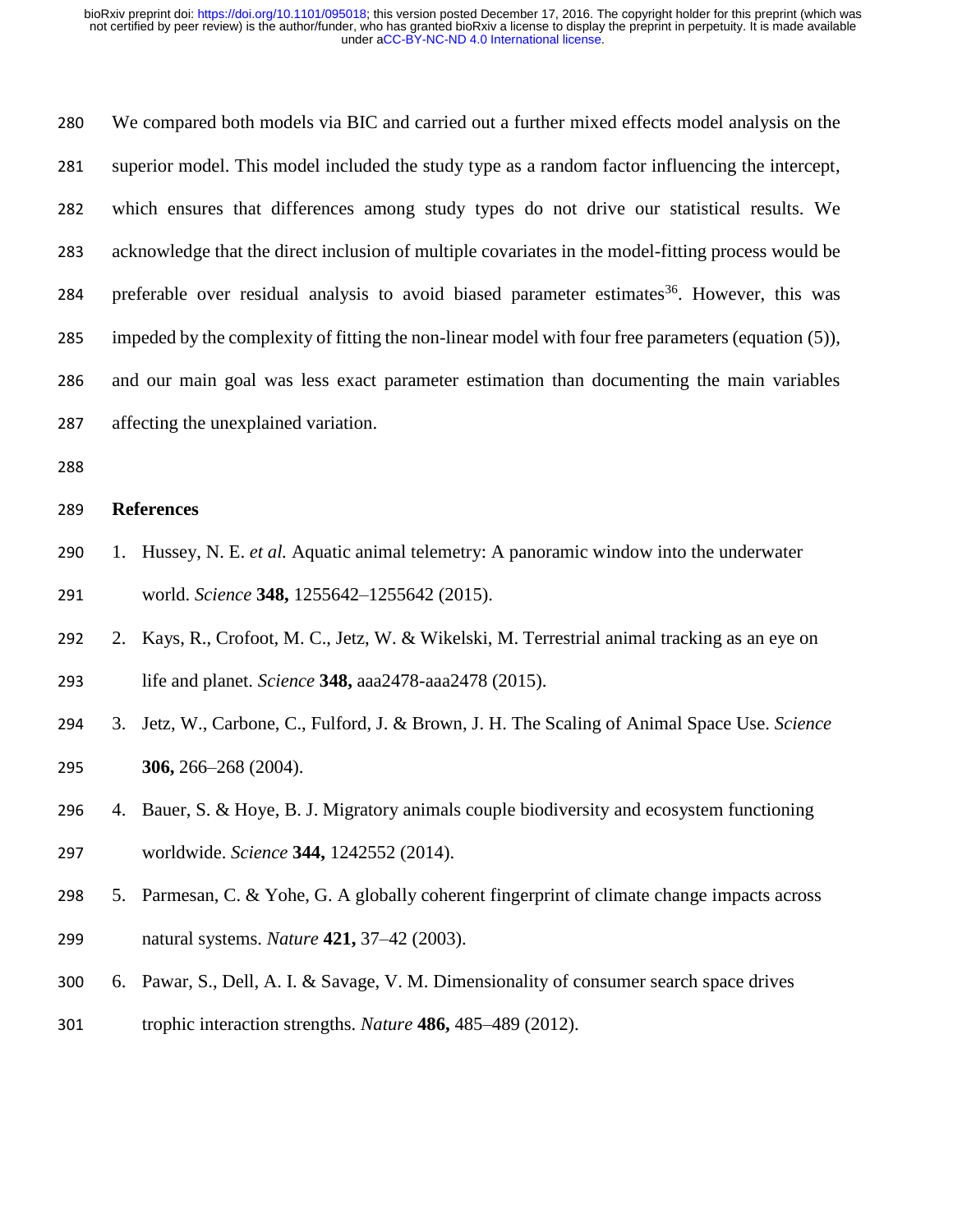- 7. Neutel, A.-M. *et al.* Reconciling complexity with stability in naturally assembling food webs. *Nature* **449,** 599–602 (2007).
- 8. Peters, R. H. *The ecological implications of body size*. (Cambridge University Press, 1983).
- 9. Hedenström, A. Scaling migration speed in animals that run, swim and fly. *J. Zool.* **259,**
- 155–160 (2003).
- 10. Bejan, A. & Marden, J. H. Unifying constructal theory for scale effects in running,
- swimming and flying. *J. Exp. Biol.* **209,** 238–248 (2006).
- 11. Iriarte-Díaz, J. Differential scaling of locomotor performance in small and large terrestrial
- mammals. *J. Exp. Biol.* **205,** 2897–2908 (2002).
- 12. Fuentes, M. A. Theoretical considerations on maximum running speeds for large and small animals. *J. Theor. Biol.* **390,** 127–135 (2016).
- 13. Garland, T. The relation between maximal running speed and body mass in terrestrial
- mammals. *J. Zool.* **199,** 157–170 (1983).
- 14. Clemente, C. J., Thompson, G. G. & Withers, P. C. Evolutionary relationships of sprint
- speed in Australian varanid lizards. *J. Zool.* **278,** 270–280 (2009).
- 15. Van Damme, R. & Vanhooydonck, B. Origins of interspecific variation in lizard sprint capacity. *Funct. Ecol.* **15,** 186–202 (2001).
- 16. Garcia, G. J. & da Silva, J. K. On the scaling of mammalian long bones. *J. Exp. Biol.* **207,** 1577–1584 (2004).
- 17. Clemente, C. J. & Richards, C. Muscle function and hydrodynamics limit power and speed in swimming frogs. *Nat. Commun.* **4,** (2013).
- 18. Biewener, A. A. Biomechanical consequences of scaling. *J. Exp. Biol.* **208,** 1665–1676 (2005).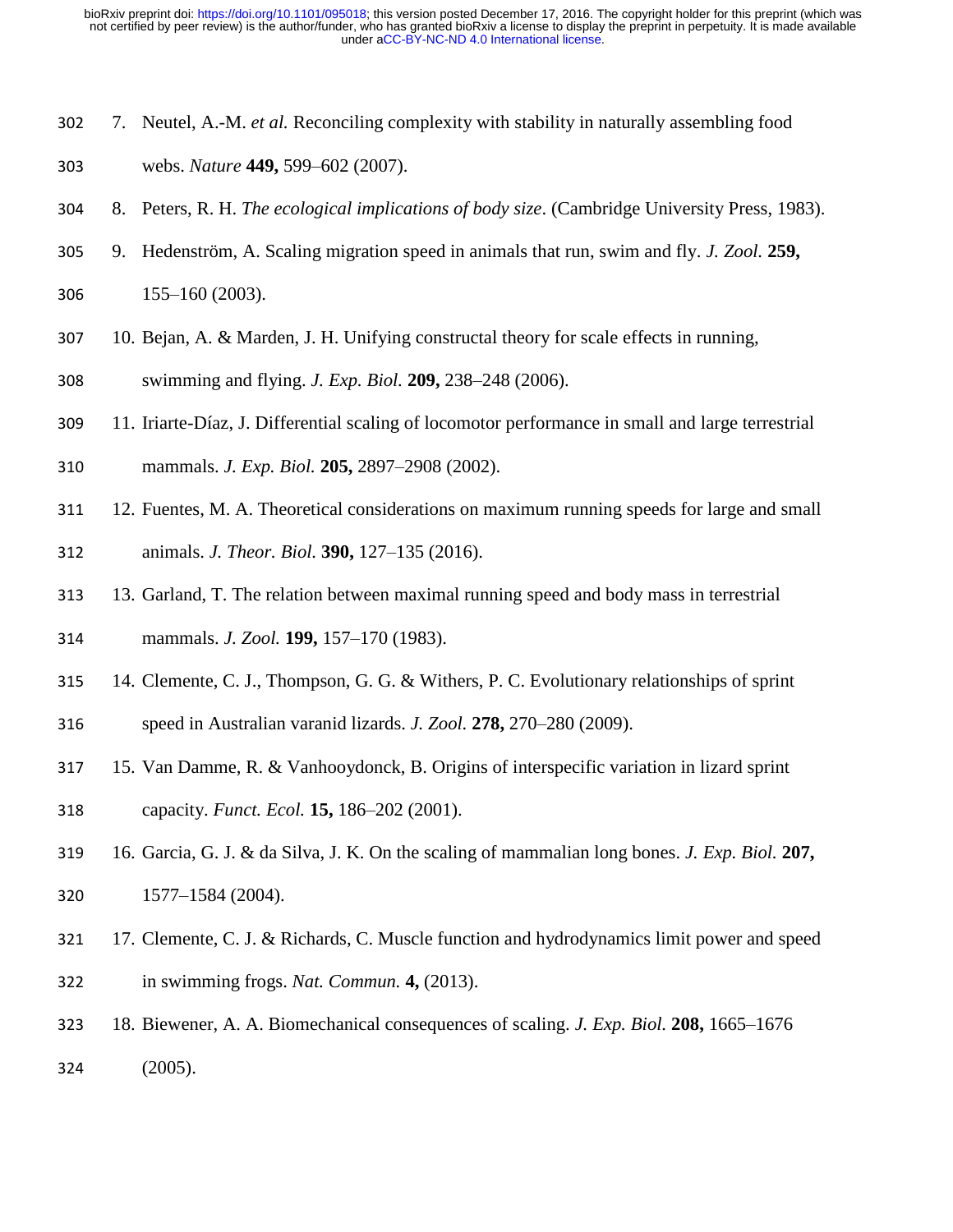- 19. Jones, J. H. & Lindstedt, S. L. Limits to maximal performance. *Annu. Rev. Physiol.* **55,** 547– 569 (1993).
- 20. Weyand, P. G. & Bundle, M. W. Energetics of high-speed running: integrating classical
- theory and contemporary observations. *Am. J. Physiol. Regul. Integr. Comp. Physiol.* **288,**
- R956–R965 (2005).
- 21. Pollock, C. M. & Shadwick, R. E. Allometry of muscle, tendon, and elastic energy storage
- capacity in mammals. *Am. J. Physiol.-Regul. Integr. Comp. Physiol.* **266,** R1022–R1031 (1994).
- 22. Alexander, Rm., Jayes, A. S., Maloiy, G. M. O. & Wathuta, E. M. Allometry of the leg
- muscles of mammals. *J. Zool.* **194,** 539–552 (1981).
- 23. Bennett, M. B. Allometry of the leg muscles of birds. *J. Zool.* **238,** 435–443 (1996).
- 24. Maloiy, G. M. O., Alexander, R., Njau, R. & Jayes, A. S. Allometry of the legs of running birds. *J. Zool.* **187,** 161–167 (1979).
- 25. Dejours, P. *Comparative physiology: life in water and on land*. **9,** (Springer Science &
- Business Media, 1987).
- 340 26. Billat, L. V. & Koralsztein, J. P. Significance of the Velocity at VO2max and Time to
- Exhaustion at this Velocity. *Sports Med.* **22,** 90–108 (2012).
- 27. Gazeau, F., Koralsztein, J. P. & Billat, V. Biomechanical Events in the Time to Exhaustion at Maximum Aerobic Speed. *Arch. Physiol. Biochem.* **105,** 583–590 (1997).
- 28. Renoux, J. C., Petit, B., Billat, V. & Koralsztein, J. P. Calculation of times to exhaustion at
- 100 and 120% maximal aerobic speed. *Ergonomics* **43,** 160–166 (2000).
- 29. Gillooly, J. F., Brown, J. H., West, G. B., Savage, V. M. & Charnov, E. L. Effects of Size
- and Temperature on Metabolic Rate. *Science* **293,** 2248–2251 (2001).